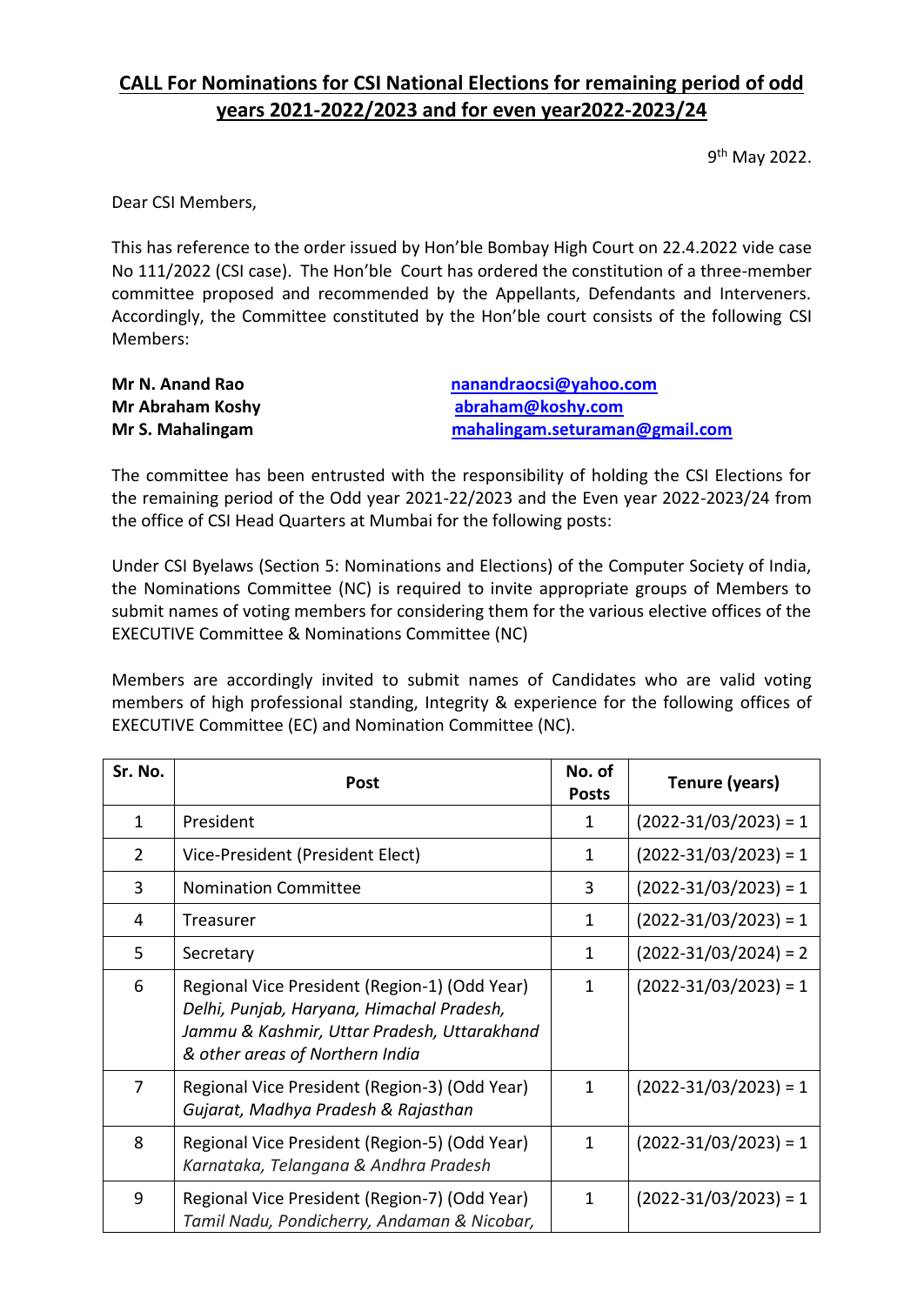|    | Kerala And Lakshadweep                                                                                                                            |              |                           |
|----|---------------------------------------------------------------------------------------------------------------------------------------------------|--------------|---------------------------|
| 10 | Regional Vice President (Region-2) (Even Year)<br>Assam, Bihar, West Bengal, Northeastern<br>states and other areas in East & North east<br>India | $\mathbf{1}$ | $(2022 - 31/03/2024) = 2$ |
| 11 | Regional Vice President (Region-4) (Even Year)<br>Jharkhand, Chhattisgarh, Orissa and other<br>areas in Central and South East India              | $\mathbf{1}$ | $(2022 - 31/03/2024) = 2$ |
| 12 | Regional Vice President (Region-6) (Even Year)<br>Maharashtra & Goa                                                                               | $\mathbf{1}$ | $(2022 - 31/03/2024) = 2$ |
| 13 | Regional Vice President (Region-8) (Even Year)<br><b>International Members</b>                                                                    | $\mathbf{1}$ | $(2022 - 31/03/2024) = 2$ |
| 14 | Divisional Chairperson (Division 1) - Systems<br>(Odd Year)                                                                                       | $\mathbf{1}$ | $(2022-31/03/2023) = 1$   |
| 15 | Divisional Chairperson (Division 3) -<br>Applications (Odd Year)                                                                                  | $\mathbf{1}$ | $(2022-31/03/2023) = 1$   |
| 16 | Divisional Chairperson (Division 5) - Education<br>and Research (Odd Year)                                                                        | $\mathbf{1}$ | $(2022-31/03/2023) = 1$   |
| 17 | Divisional Chairperson (Division 2) - Software<br>(Even Year)                                                                                     | $\mathbf{1}$ | $(2022 - 31/03/2024) = 2$ |
| 18 | Divisional Chairperson (Division 4) -<br>Communications (Even Year)                                                                               | $\mathbf{1}$ | $(2022-31/03/2024) = 2$   |

*Note: All nominees and their proposers must refer to the eligibility conditions for the respective posts as outlined in the CSI Constitution and Byelaws.*

**The proposal for Nomination should be accompanied by (in prescribed format): which are also given.-**

- 1. Signed letter/ E-mail from at least two valid voting members proposing the Nominee.
- 2. A signed letter/ E-mail from the Nominee confirming:
	- 2.1 Acceptance to stand for election to the nominated office.
	- 2.2 Willingness to devote adequate time for the Society's work.
	- 2.3 Commitment to attend at least three ExecCom Meetings in a year (Not for Nominees to NC).
- 3. Two Passport size Photographs (printed) (3.5 cm X 4.5 cm) or softcopy of 413 x 531 pixels (300 dpi).
- 4. Statement of Intent on how the nominee intends to serve the Computer Society of India.
- 5. Bio-data in the suggested format. ((Please refer to formats for election)
- *Note-1: If the name of any Nominee appears for more than one Office, the three member Committee (BHCNC) will be empowered to decide on the office for which he/she should contest. The NC will take into consideration any e-mail or signed written preferences submitted by the nominee received prior to the last date of nominations.*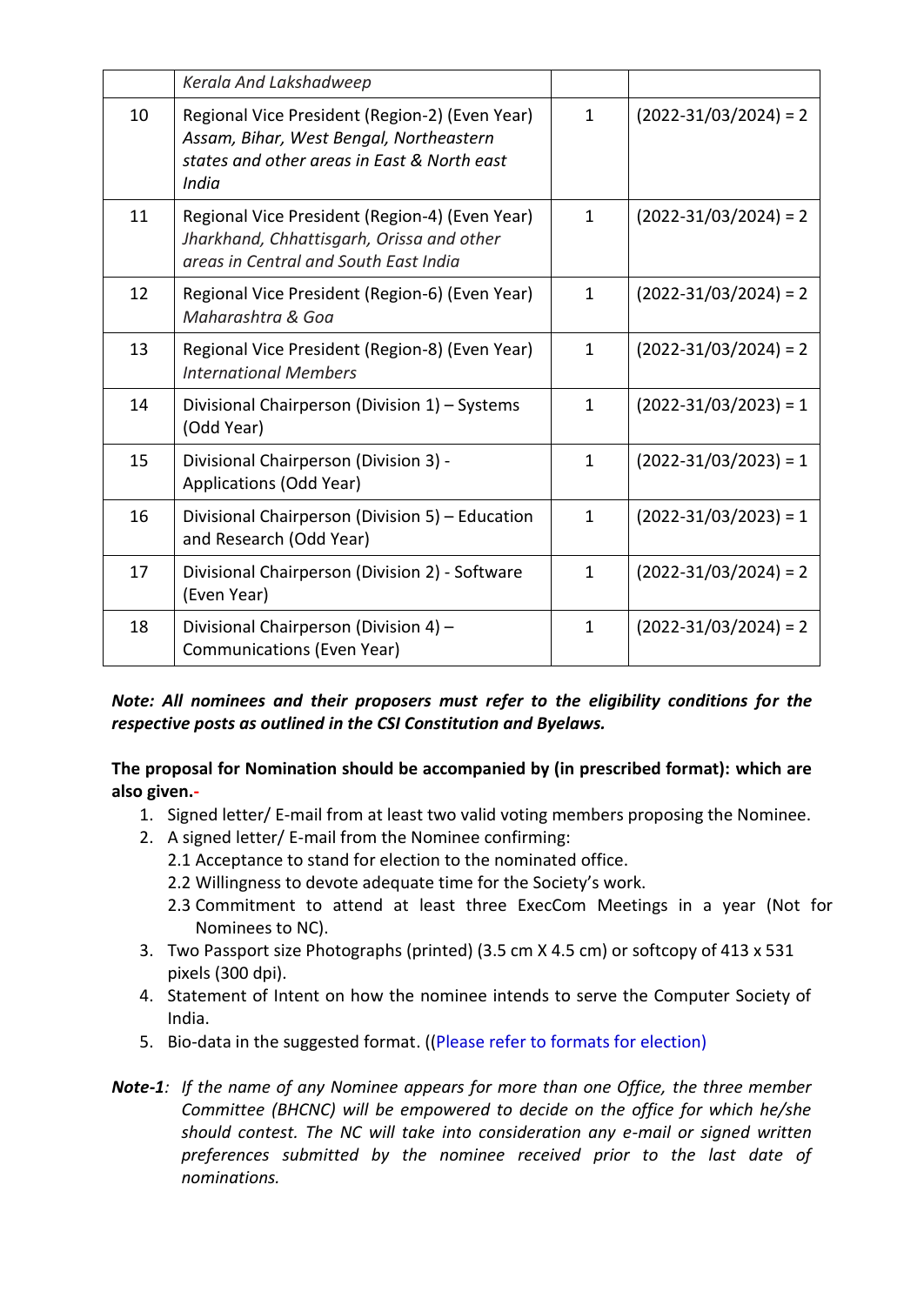*Note-2: All election related notices will be published on the Official website for CSI Website Homepage i.e www.csi-india.org. The date of publishing election related notices on the CSI Website Homepage www.csi-india.org will be considered as the date of publication. As per Section 4.6.4, "The word mail includes e-mail and the word publication includes web publication".* 

**The last date for receipt of nominations is June 9, 2022 (5.00 pm)**

*via*

### *Email: [csielections222324@csi-india.org](mailto:csielections222324@csi-india.org)*

| S.        | <b>ACTIVITY</b>                                                                                     | DATE/s                               |
|-----------|-----------------------------------------------------------------------------------------------------|--------------------------------------|
| <b>No</b> |                                                                                                     |                                      |
| 1         | <b>Start of Call for Nominations</b>                                                                | 9 May 2022                           |
| 2.        | Last Date for Receipt of Nominations                                                                | $9th$ June 2022(5.00PM)              |
| 3.        | Last date for Withdrawal of nominations                                                             | 23rd June 2022(5.00pm)               |
| 4.        | Scrutiny and Finalization of Election Slate and its<br>communication to General Body                | $8th$ July 2022                      |
| 5.        | Publication on CSI Elections Website with link of bio data<br>and statement of Intent of candidates | $8th$ July 2022                      |
| 6.        | Email Posting of login and passwords to Members<br>through Email.                                   | 14 <sup>th</sup> July 2022           |
| 7.        | E-Voting starts (E-ballots)                                                                         | 25 <sup>th</sup> July 2022 (8.00AM)  |
| 8.        | <b>E-Voting Ends</b>                                                                                | 24 <sup>th</sup> August 2022(5.00PM) |
| 9.        | Declaration of Election Results on CSI Elections Website &<br>communication to ExecCom              | 29 <sup>th</sup> August 2022         |
| 10.       | Sending of Elections Results to the candidates                                                      | 29 <sup>th</sup> August 2022         |

*Note: The dates may be changed by the Three Member Committee, if ordered by Hon'ble Bombay High Court – by suitable announcements on the CSI Website Homepage www.csi-india.org*

All members are requested to register/update their latest e-mail Ids and mobile numbers well before the beginning of voting process by sending an email at Administration help Email Id's given below, **with the subject as- Updation of Member details.** N**O CHANGE IN EMAIL ID OR MOBILE NUMBER WOULD BE PERMITTED DURING THE PERIOD OF ELECTION.** 

For more details on Elections, please visit www.csi-india.org

| $Sd/-$        | $Sd$ -                                         | $Sd$ /-       |
|---------------|------------------------------------------------|---------------|
| S.Mahalingam  | N. Anand Rao                                   | Abraham Koshy |
| Member, BHCNC | Member, BHCNC                                  | Member, BHCNC |
|               | (BHCNC- Bombay High Court Nominated Committee) |               |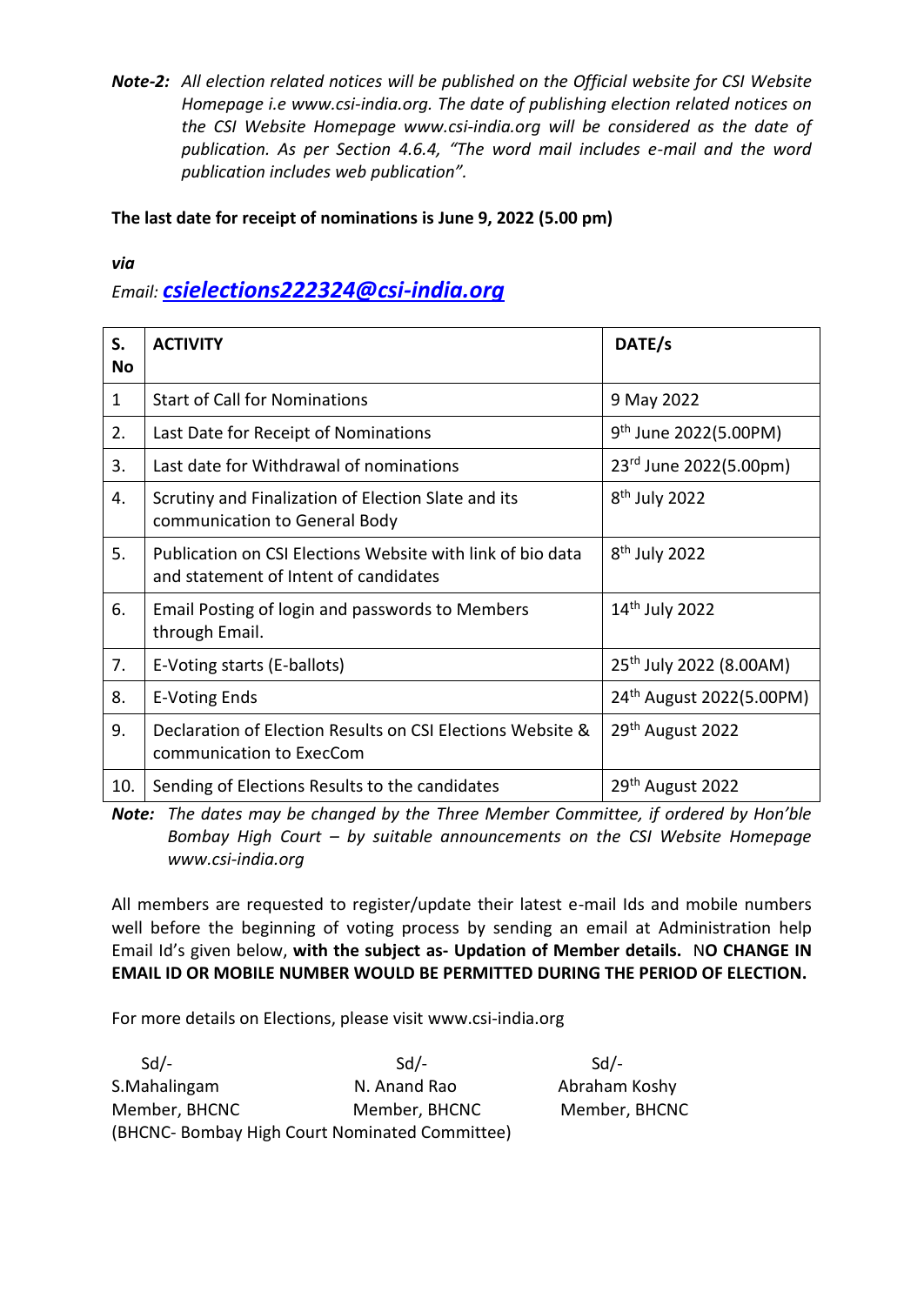*The Three Member Committee (2022-23/24)*  **Computer Society of India** Samruddhi Venture Park, Unit No.3 4 th. Floor, MIDC, Andheri (Eest) Mumbai-400093 *Ph.29261700*

*For Administrative help:*

| <b>Ms.Sonali Naik ---</b>     | sonali@csi-india.org  |
|-------------------------------|-----------------------|
| <b>Ms. Glamina Pereira---</b> | glamina@csi-india.org |
| Mr. Swapnil K---              | swapnil@csi-india.org |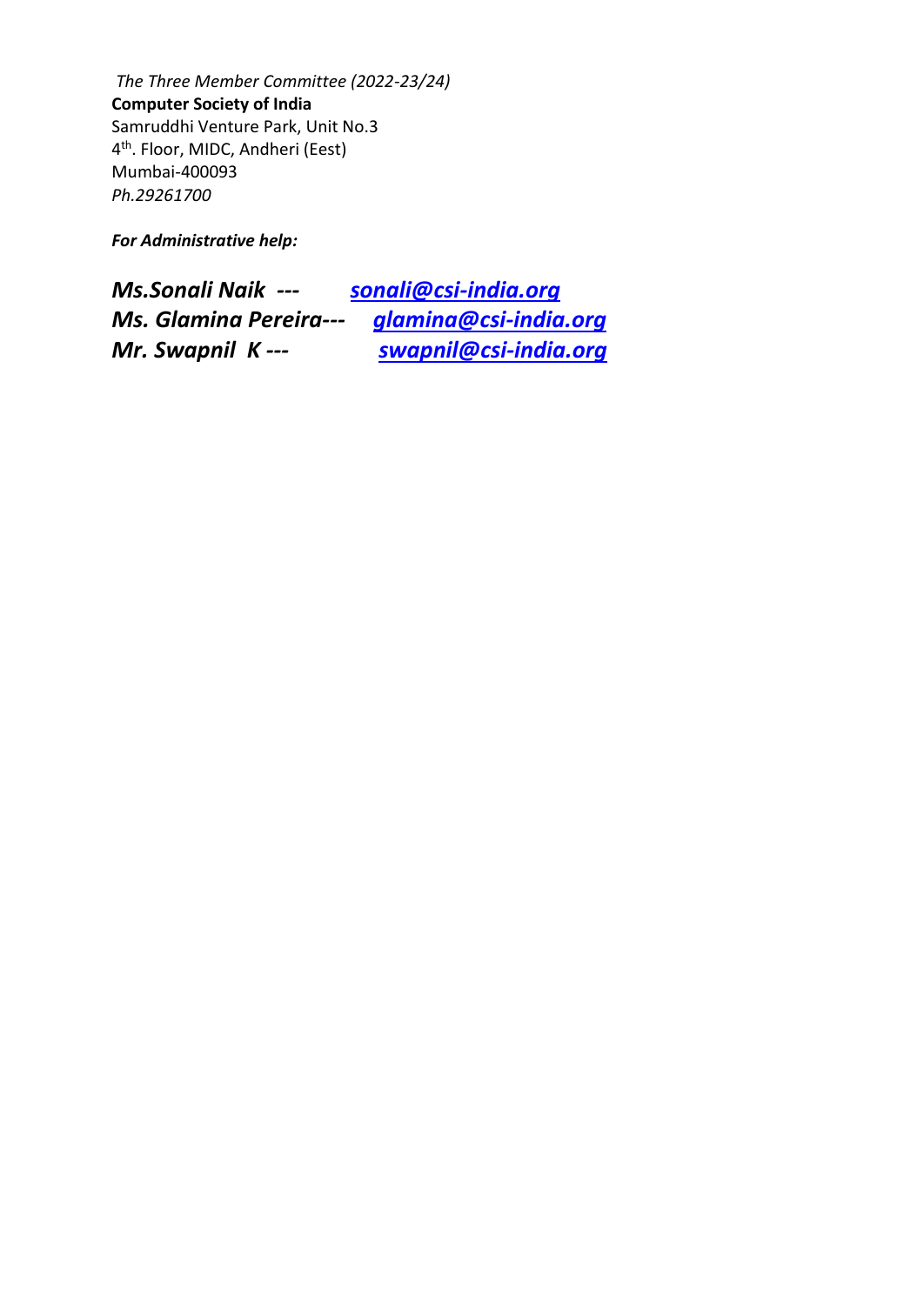

## **Computer Society of India<sup>®</sup>**

[http://www.csi-india.org](http://www.csi-india.org/)

#### **Format for Accepting Nomination**

Date:  $/ /$   $/$   $/$ 

From: (Name) (CSI Membership No) (Address) (City) (Mobile/ Phone No.) Email:

To *The BHCNC, CSI,* 

**Sub: CSI Elections 2022-2023/2024** *Nomination for the Post: \_\_\_\_\_\_\_\_\_\_\_\_\_\_\_\_\_\_\_\_\_\_\_\_*

Dear Sir,

This is with reference to CSI elections**.**

- 1. I wish to inform you that my name has been proposed by some responsible eligible voting member of CSI having Membership No. ................ for the post of \_*\_\_\_\_\_\_\_\_\_\_\_\_\_\_\_\_\_\_\_\_\_\_\_\_\_\_\_* for the term **2022-31/03/2023 (in case of odd year post) or 2022-31/3/2024 (in case of even year post).**
- 2. My CSI membership no. is
- 3. My membership is valid upto ( date ) OR I am a Life Member of CSI.
- 4. I accept my nomination for above post and stand for election to the nominated office.
- 5. I declare that I satisfy the eligibility requirements for the nominated office/post as specified in the CSI Constitution and byelaws.
- 6. I assure you that I will devote adequate time for the Society's work and attend at least 3 ExecCom meetings in a year. (Not for nominees of Nomination's Committee)
- 7. I declare that the information given above is true to the best of my knowledge and belief.
- 8. My photograph, bio-data and statement of intent are attached.

Thanking you,

Yours sincerely,

Signature of Nominee

**Encl. :** 1. Bio data with photograph and statement of intent in prescribed format.

2. Signed letter/E-mail from at least 2 valid voting members in good standing proposing the Nominee.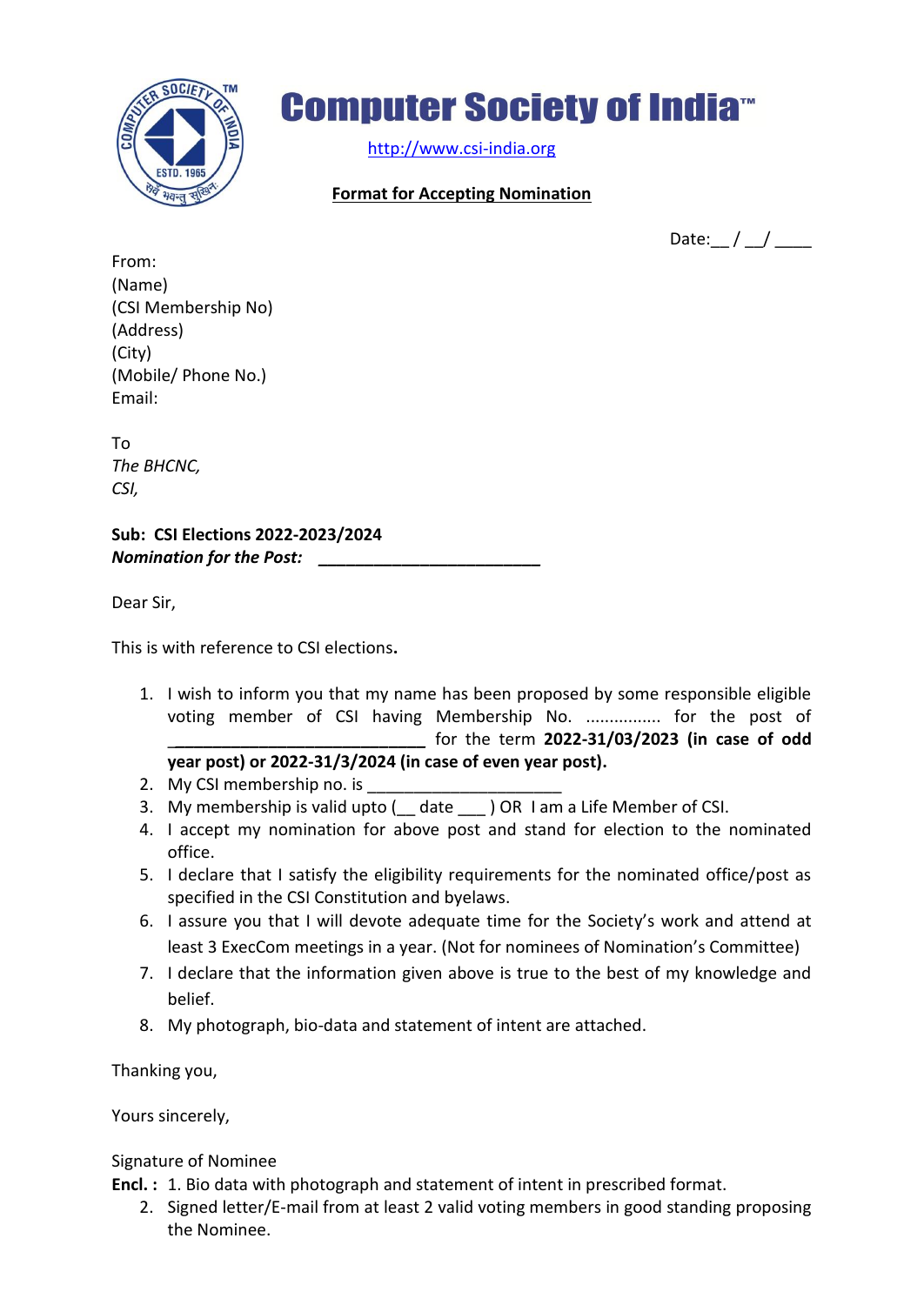

## **Computer Society of India**<sup>®</sup>

[http://www.csi-india.org](http://www.csi-india.org/)

#### **BIO DATA (format)**

#### **POST FOR WHICH NOMINATED: \_\_\_\_\_\_\_\_\_\_\_\_\_\_\_\_\_\_\_\_\_\_\_\_\_\_\_\_\_\_\_\_**

- 1. Name :
- 2. CSI Membership No. :
- 3. Membership Type: Life/Annual/Institutional
- 4. CSI Membership since :
- 5. E-mail address :
- 6. Date of Birth (Age) :
- 7. Postal Address
- 8. Phone/ Mobile/ Fax Nos. :
- 9. Educational Qualifications :
- 10. Publications relevant to the office being nominated for :
- 11. Contribution to the IT profession:
- 12. Contribution made to CSI
- 13. Experience relevant to the position nominated for :
- 14. Honours/ Professional Recognition:
- 15 Other Relevant Information :
- 16. In case of Nominees who are holding or have held an Elected post in CSI ExecCom or NC in the last 3 years:
- a. Positions held
- b. Statements of Intent submitted for the above positions
- c. Results achieved/ action taken

Attach Photograph, Letter/Email of Nominee, Letter/Email of Proposer 1, and Letter/Email of Proposer 2

Signature of Nominee Date:

\*\* Give information in brief.(last 3 year )-Use additional sheet if required